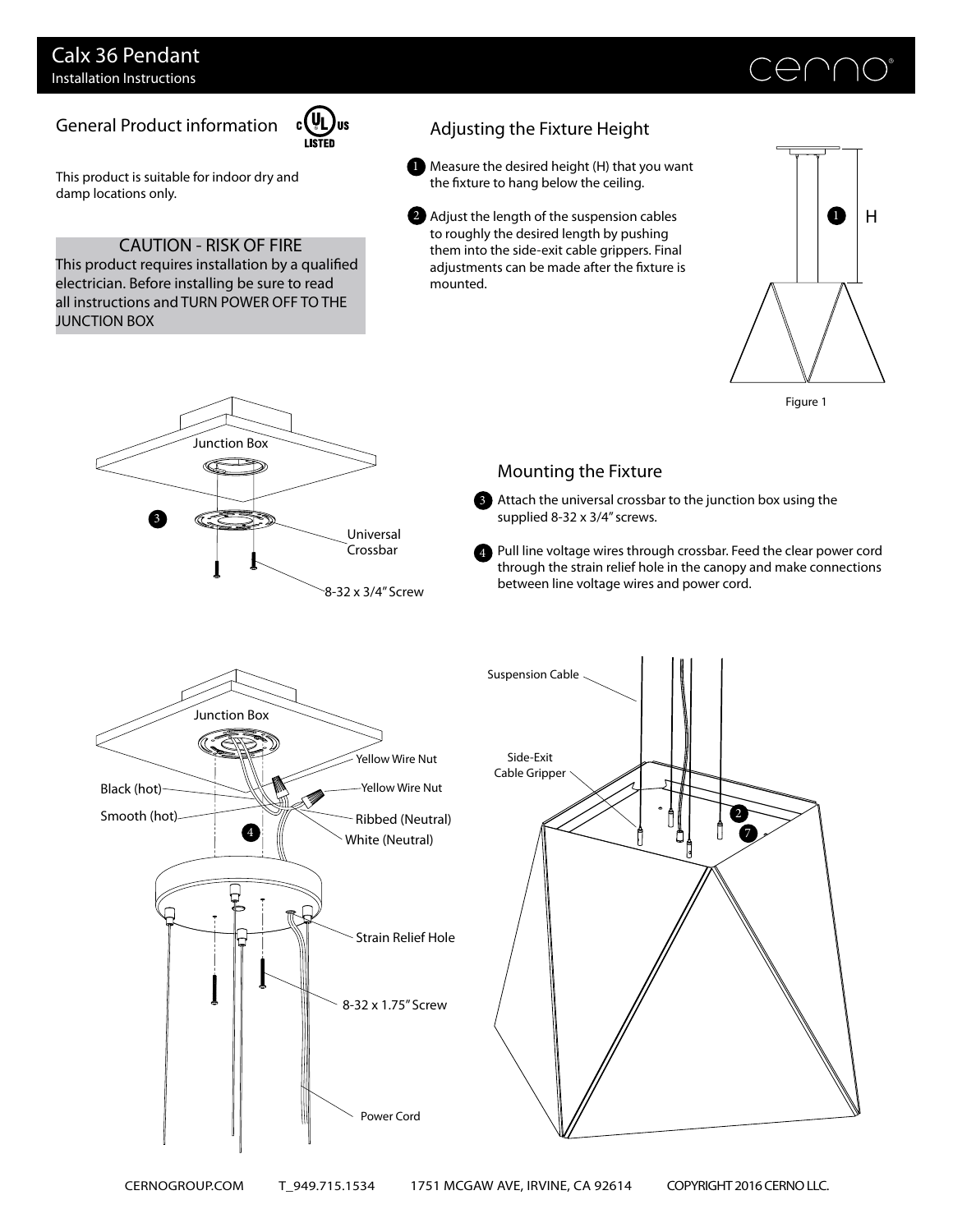



#### Securing the Canopy

5 After electrical connections have been made, place wire connections and excess wire into the junction box.

Fasten the canopy to the universal crossbar using the included 6

7 Level the fixture by making small adjustments to the length of each suspension cable. Pressing the small cylindar on top of the side-exit cable grippers will release the grip on the

8 Once the fixture is set at the correct height and is leveled, squeeze the black strain relief onto the clear power cord and press into the strain relief hole in the canopy. Once properly installed, the power cord should be held tightly and can not

9 Once the fixture is suspended and leveled, install the GU-24 base bulbs (not included) into the four GU-24 sockets within